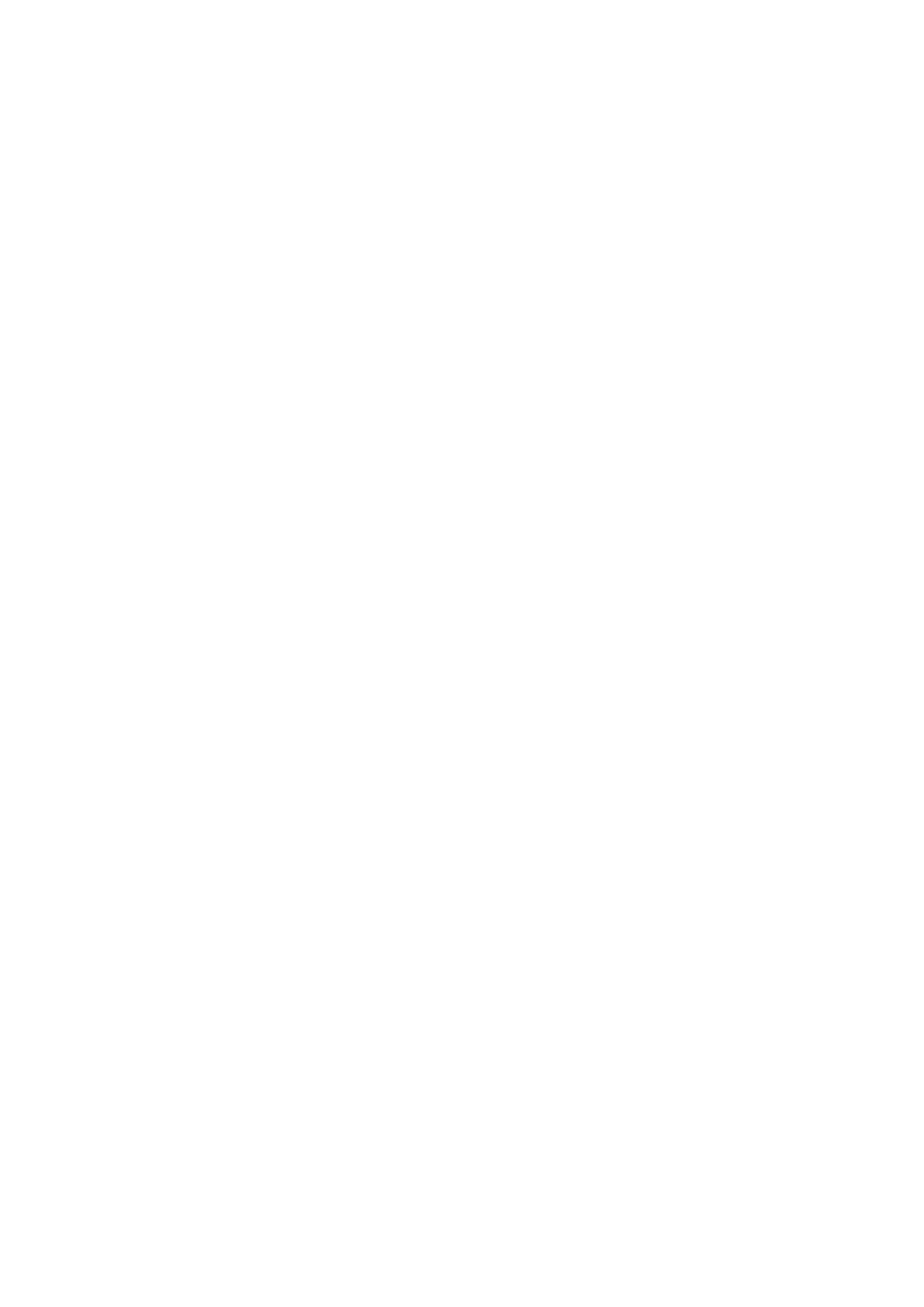<span id="page-2-0"></span>

# **Work Safety Amendment Regulation 2011 (No 1)**

**Subordinate Law SL2011-8** 

made under the

**Work Safety Act 2008** 

| $\overline{\mathbf{1}}$ | <b>Name of regulation</b>                                                                                                                         |
|-------------------------|---------------------------------------------------------------------------------------------------------------------------------------------------|
|                         | This regulation is the Work Safety Amendment Regulation<br>2011 (No 1).                                                                           |
| $\overline{2}$          | <b>Commencement</b>                                                                                                                               |
|                         | This regulation commences on the day after its notification day.                                                                                  |
|                         | The naming and commencement provisions automatically commence on<br><b>Note</b><br>the notification day (see Legislation Act, $\frac{5(1)}{2}$ ). |
| $\overline{3}$          | <b>Legislation amended</b>                                                                                                                        |
|                         | This regulation amends the <i>Work Safety Regulation 2009</i> .                                                                                   |

J2011-3

Authorised by the ACT Parliamentary Counsel—also accessible at www.legislation.act.gov.au